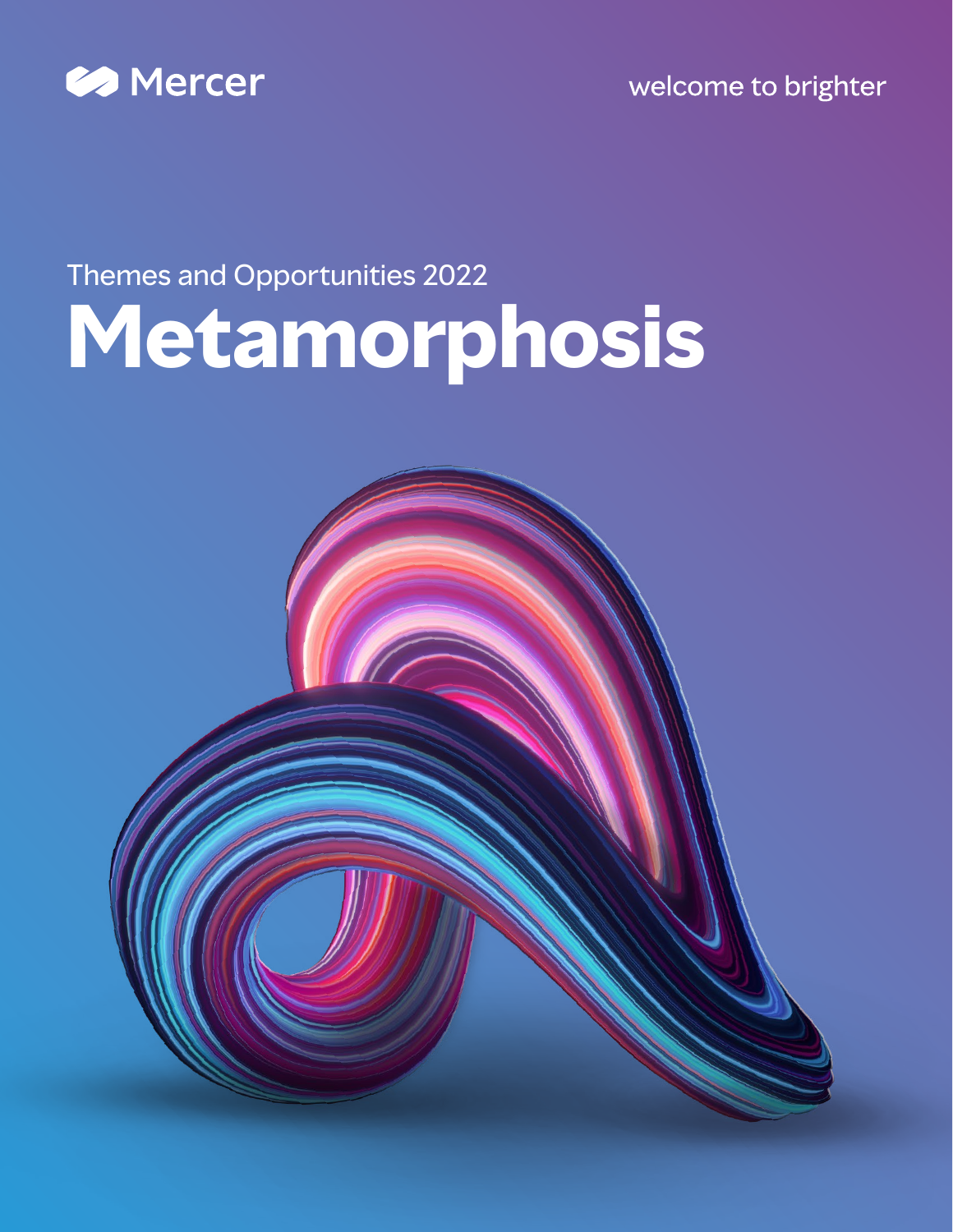### **Summary**

**Substantial and profound changes are rapidly reshaping the world as we know it, with significant implications for investors. This vibrant reimaging can be encapsulated in a single word: metamorphosis.**

**Investors cannot just think about the here and now; they must consider the issues most likely to drive future financial, social and political developments in a way that allows them to make the decisions needed to meet their objectives.**

**Through consideration of these key trends and challenges, we believe investors stand the best chance of long-term success. In the following pages, we discuss a number of different themes we believe investors should consider in their decision-making in 2022 and beyond.**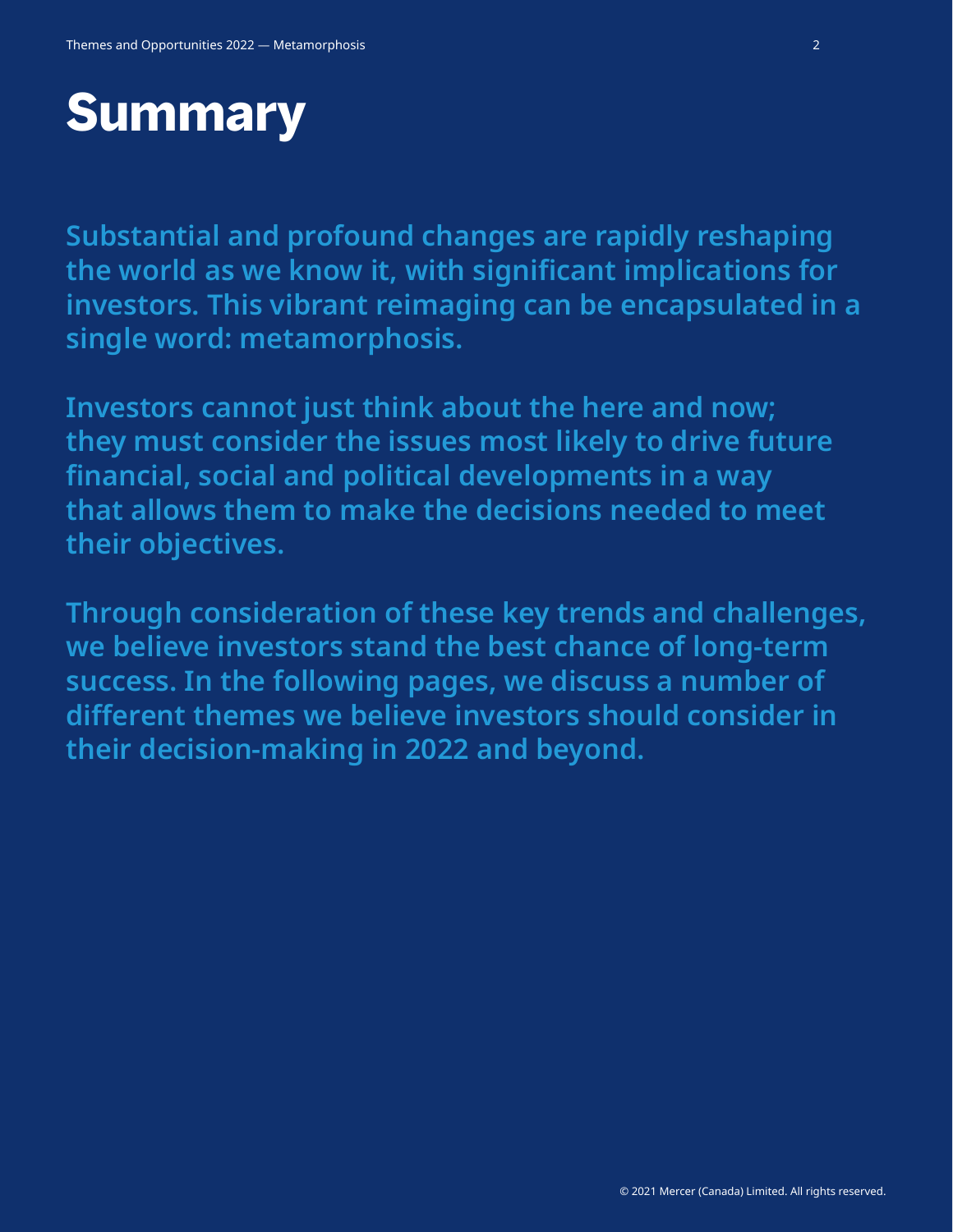### **Introduction**

**The world is in the midst of a revamp on various fronts. Monetary policy and thinking are being reshaped as inflation balloons beyond central bank targets, and policymakers grapple with the consequences of bloated balance sheets, inflated asset markets and disintegrating global supply chains. In parallel, regulators are increasingly active, with the unexpected announcement of a global minimum corporation tax of 15% and China imposing outright bans on cryptocurrency transactions and some areas of for-profit education.**

We have also seen increased global coordination in the fight against climate change, with the US, China, India, Australia and Saudi Arabia all now committing to net zero targets; and significant degrees of innovation and resulting disruption across a number of sectors, most notably healthcare (in the wake of the SARS-CoV-2 pandemic) and finance (where total asset value locked into the DeFi system has burst through the US\$100 billion mark).<sup>1</sup>

To translate these and other developments into relevant themes for investors, we have identified three overarching themes which we believe will impact investment decisions in 2022 and beyond:

- **Changing of the guard:** Understanding the effects of the changing fortunes of economic players and ways of thinking that have held sway for a long time, including the evolving responsibilities of monetary policies; the prospect of an "Asian century"; the dramatic re-morphing of how finance is provided
- **Position for transition:** How investors should plan for the changes required to put us on a more sustainable path; the role of impact investing; the management of resources to facilitate the green transition; and the power that can be exercised through engagement
- **Modern diversification:** How portfolios should be reinvented to hit target returns while maintaining protection; the use of dynamic allocation between strategies and themes; and how to gain access to emergent innovators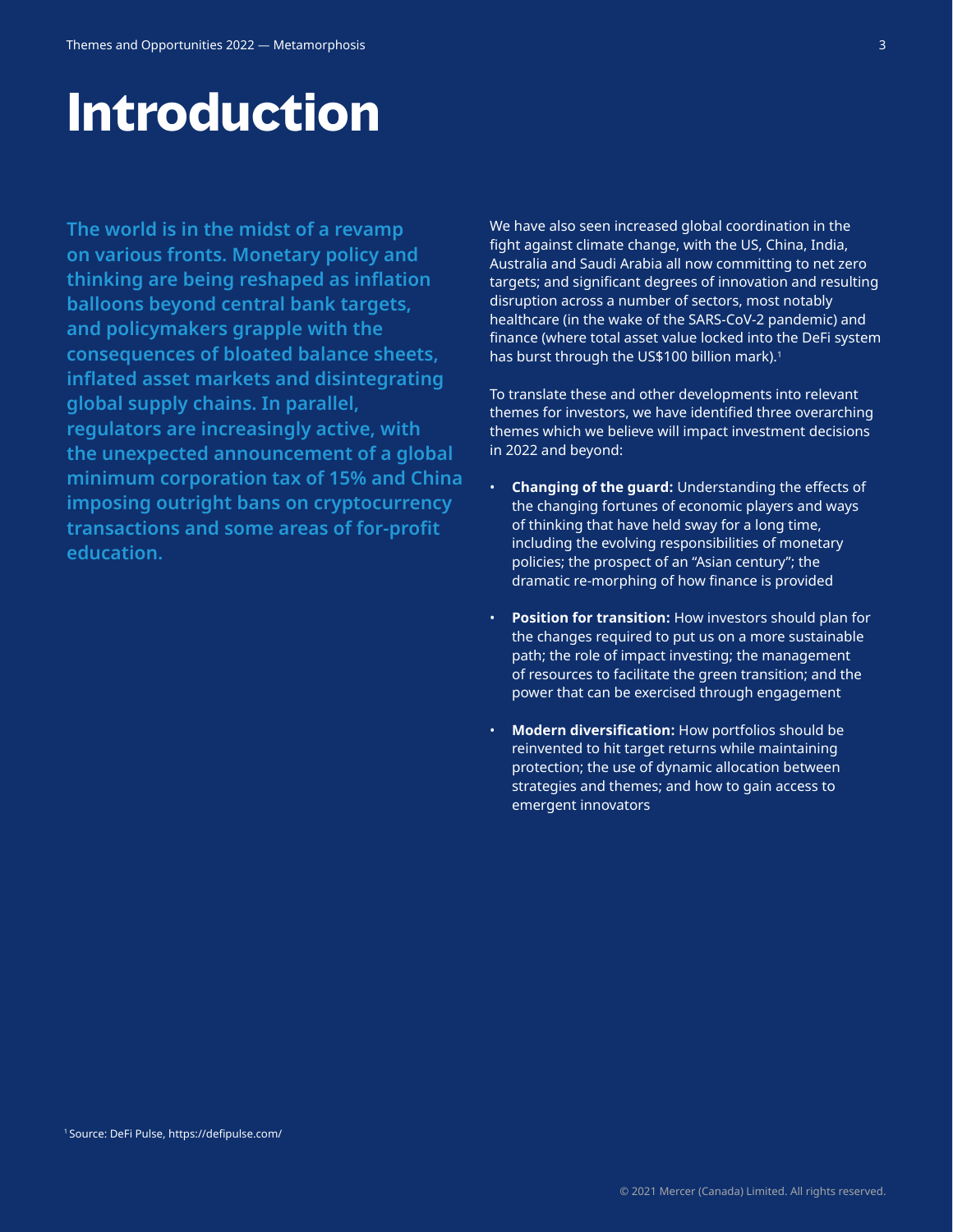### **Changing of the guard**

#### **Policy pathways**

Terms like monetary intervention and quantitative easing are now common parlance. One — Modern Monetary Theory — is quite different from others, however. Referring to continuing, coordinated monetary and fiscal stimulus, it reflects the precedence that jobs and growth have taken over austerity, with resulting economic and financial consequences.

The results of such largesse have been potent: Inflation has spiked, first in pandemic-impacted sectors due to supply chain issues and labor shortages, and later in sectors

turbocharged by stimulus and consumer spending from flush balance sheets. In parallel, the drivers of disinflation — particularly globalization, policy and continuous technological improvement — that have been ever present over the last half century are being challenged. Grudges in inter- and intra-national politics also continue to grate, with tribalism threatening to undermine the gains of globalization. As a result, though financial markets have seen stellar performance, investors should consider ensuring their portfolios are resilient to inflationary scenarios going forward.

- **• The use of commodities, gold, and sustainable natural resource equities can provide scenario-specific inflation protection for which many portfolios are currently unprepared.**
- **• Longer-term exposure to real assets and select equity strategies can also be beneficial.**
- **• Floating-rate assets, such as private debt and structured credit, can remove expensive duration risk and access more attractive spreads in light of bond market headwinds for investors who can tolerate some illiquidity.**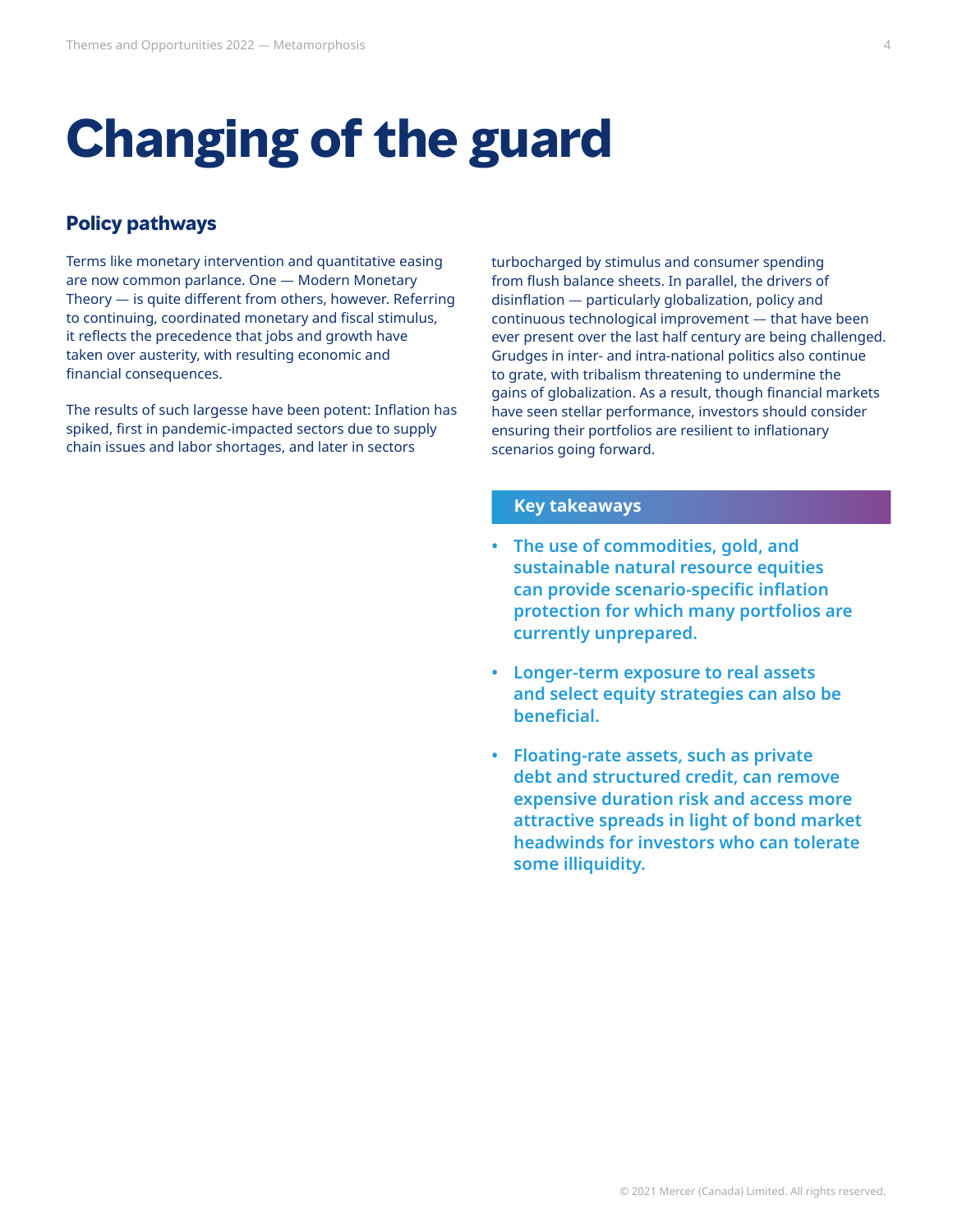#### **The Asian Century**

While the United States will continue to be a dominant player, China is predicted by some to rival it on the world stage by the end of 2030.<sup>2</sup> This is just one part of a regional transformation that will unfold over the coming years. An Asian Century is upon us, fuelled by a spectrum of structural forces: demographics, urbanization, innovation, technology adoption, domestic consumption growth, and intra-regional trade integration.

Actively managed, unconstrained emerging markets allocations can provide access to the prospective Asian Century. But while emerging market equity benchmarks have high exposure to Asia, a heavy bias to China offshore shares means weightings to onshore shares are almost inconsequential. Dedicated China allocations are therefore suited to fuller coverage, $3$  which also may offer strong potential for manager outperformance and enhanced diversification. Active management of China allocations is

### **(current prices GDP in US\$ billions)** \$10,000 \$15,000 \$20,000 \$25,000 \$30,000

**Figure 1. China's economic trajectory** 

US China Forecast \$0 '80 '84 '88 '92 '96 '00 '04 '08 '12 '16 '20 '24 Source: IMF. Data and forecast sourced in November 2021, forecasts from January 2021

\$5,000

particularly important given the speed of change. China's economy is undergoing a profound transition, recently evidenced by surges in regulatory activity.

Opportunities also abound elsewhere, with high Chinese labor costs forcing basic good manufacturing to more competitive countries to create a Southeast Asian powerhouse. India, another rising consumer market, should also benefit from favourable demographic trends. Immense intra-Asia trade flows are forming large consumer and producer hubs, with East Asia benefiting particularly from trade spillovers due to a high degree of integration. These trends mean there is a lot to be constructive about, though investors should be aware of the potential for automation to stymie a centralized manufacturing base in India and Southeast Asia and create more of a "pass the parcel" effect between markets.

- **• Actively managed, unconstrained EM public equity allocations can provide investors with exposure to the Asian Century trend, but could be enhanced through the inclusion of dedicated China allocations to benefit from onshore opportunities. Alternatively, EM ex-China mandates could be used in combination with All Share China mandates to access India and smaller ASEAN markets in a more meaningful way.**
- **• Asian private equity exposure can complement portfolios by providing exposure to areas less accessible via public markets, including early-stage technology.**

<sup>2</sup> CEBR forecast 2028 as the catch- up date. World Economic League Table 2021. [https://cebr.com/wp-content/uploads/2020/12/WELT-2021-final-23.12.pdf](https://cebr.com/wp-content/uploads/2020/12/WELT-2021-final-23.12.pdf )

<sup>3</sup> https://www.mercer.com/content/dam/mercer/attachments/global/gl-short-em-and-china.pdf as of May 2021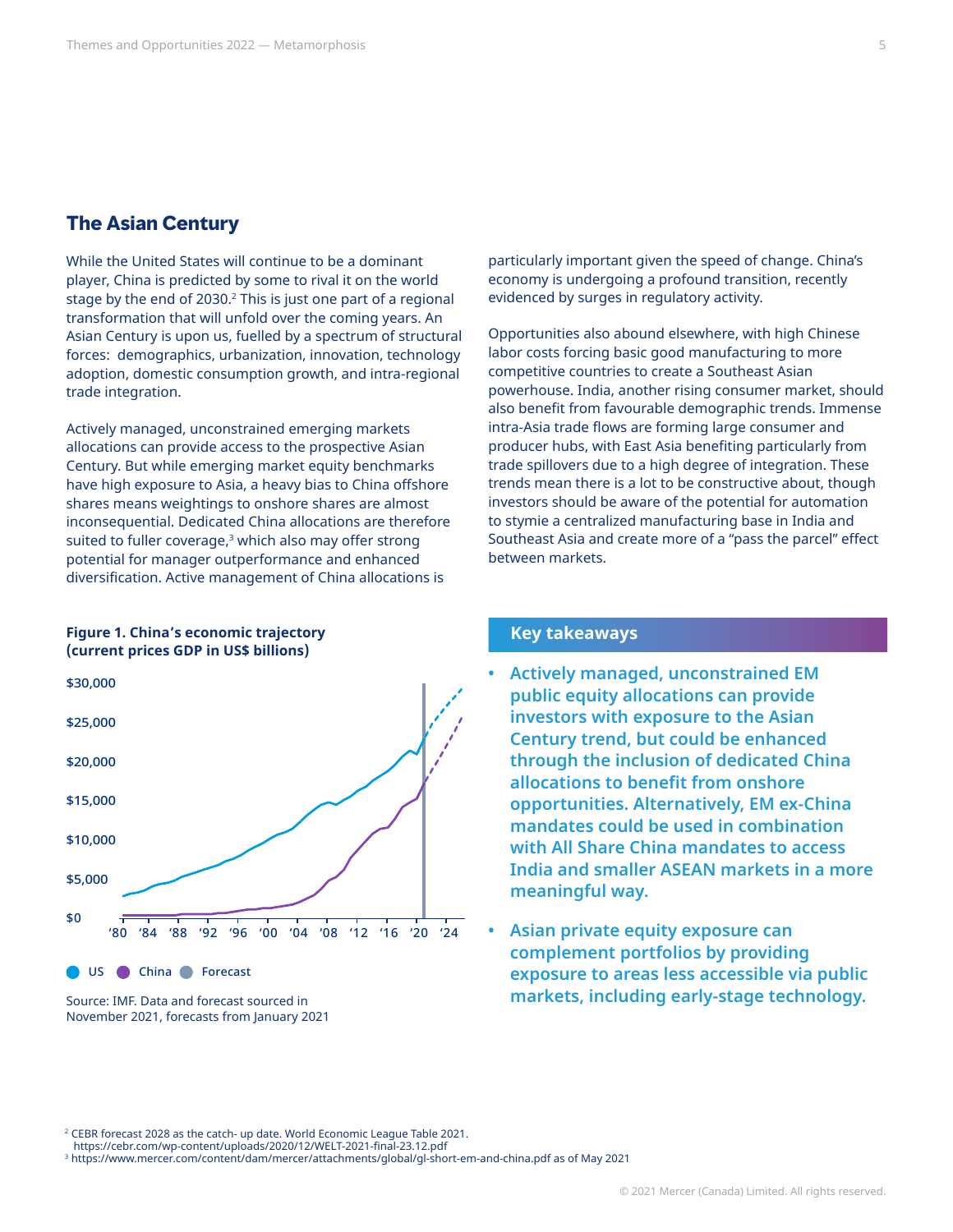#### **The future of finance**

Originally arising from the ashes of the global financial crisis, decentralized cryptocurrencies are in good health, despite much naysaying over the years. While most are incredibly volatile, the adoption rate has been steady, reflected in the smooth increase in the number of digital wallets. New price records were broken in the second half of 2021, with the rise of the financial services system for cryptocurrencies — known as decentralized finance (DeFi) providing a sign of maturity.

Providing financial services to holders of cryptocurrencies, DeFi has seen a huge rise in interest, with assets controlled by the system surpassing the US\$100 billion mark as of November 3, 2021.<sup>4</sup> Given its largely autonomous nature, this parallel financial service system, which is native to the internet, has the potential for numerous efficiency improvements relative to the traditional banking system.

#### **Figure 2. Blockchain wallets worldwide (millions)**



Source: Statista. Data as of September 13, 2021.

Inevitably, greater pickup had resulted in greater scrutiny, with sustainability proving a particular problem. Cryptocurrencies will need to make energy efficiency savings of magnitude to be viable long term, an aim of so-called proof-of-stake protocols,<sup>5</sup> which are currently in a test phase.

Although we do not recommend strategic allocations to cryptoassets themselves, given their largely unregulated nature, there may be merit in a so-called "pick and shovel" play, where investments are made in areas that benefit from serving the sector. Fintech firms, for example, are particularly concerned with the potential profits of disintermediating the banking system. While evolution and disintermediation in the financial system is nothing new, the changes happening today have a different, more democratic character, with banks no longer acting as the sole arbiters of finance.

#### **Key takeaways**

- **• Allocations to private equity, specifically specialist venture capital firms investing in fintech platforms, can allow investors to potentially benefit from exposure to disruptive technological developments.**
- **• Private debt and hedge fund platforms can also offer access to new loans coming from fintech platforms.**
- **• Investment grade private debt funds aim to compete large, high-quality corporate and commercial real estate loans away from banks with the promise of quicker, more flexible execution while reaping a spread to public markets.**

<sup>4</sup> Source: DeFi Pulse, https://defipulse.com/

<sup>5</sup> Actors on the network prove their good intentions by staking their assets in what is essentially an escrow account. Staking protocols could replace the extremely energy-intensive proof-of-work protocols, such as those that are used to generate the Bitcoin blockchain.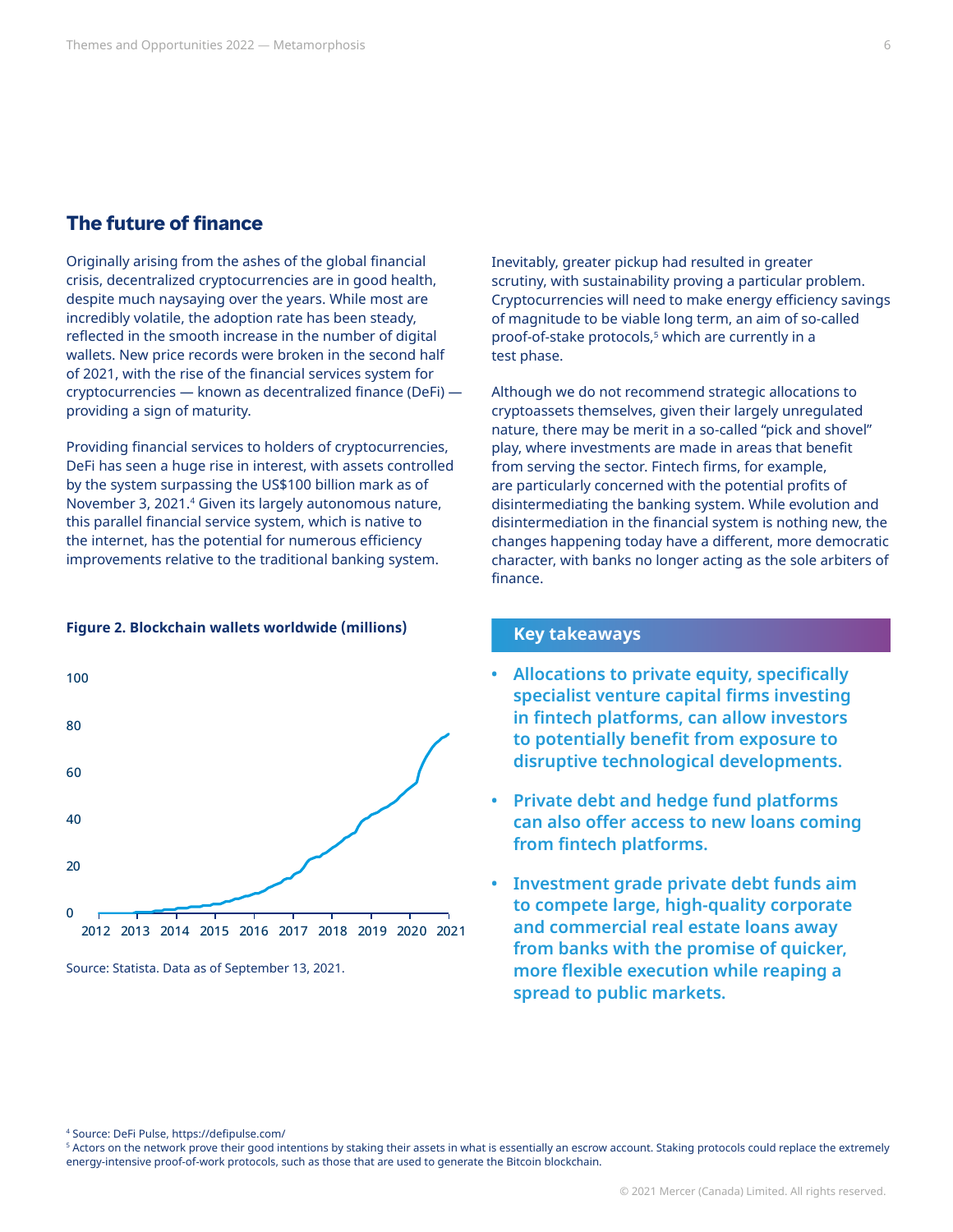### **Inequality street**

Despite being an impediment due to its effects on productivity and in stifling talent, inequality has been gradually rising over the past 50 years in many economies.

With a base case of future policies more balanced toward labor, but not outright destructive toward capital, assets tied to the success of the real economy and Main Street could perform relatively better than financial assets.

Investors also need to be aware of the potential implications of policy outcomes in different regions or sectors. Certain sectors, such as technology, run the risk of regulatory action due to perceived impacts in social cohesiveness, something that has already happened in China and is being threatened in the US and Europe.

#### **Key takeaways**

**• Proper diversification across regions, sections and market caps, we believe is an opportunity to make your portfolio robust to the risk of society potentially transitioning toward a more inclusive economic model.**

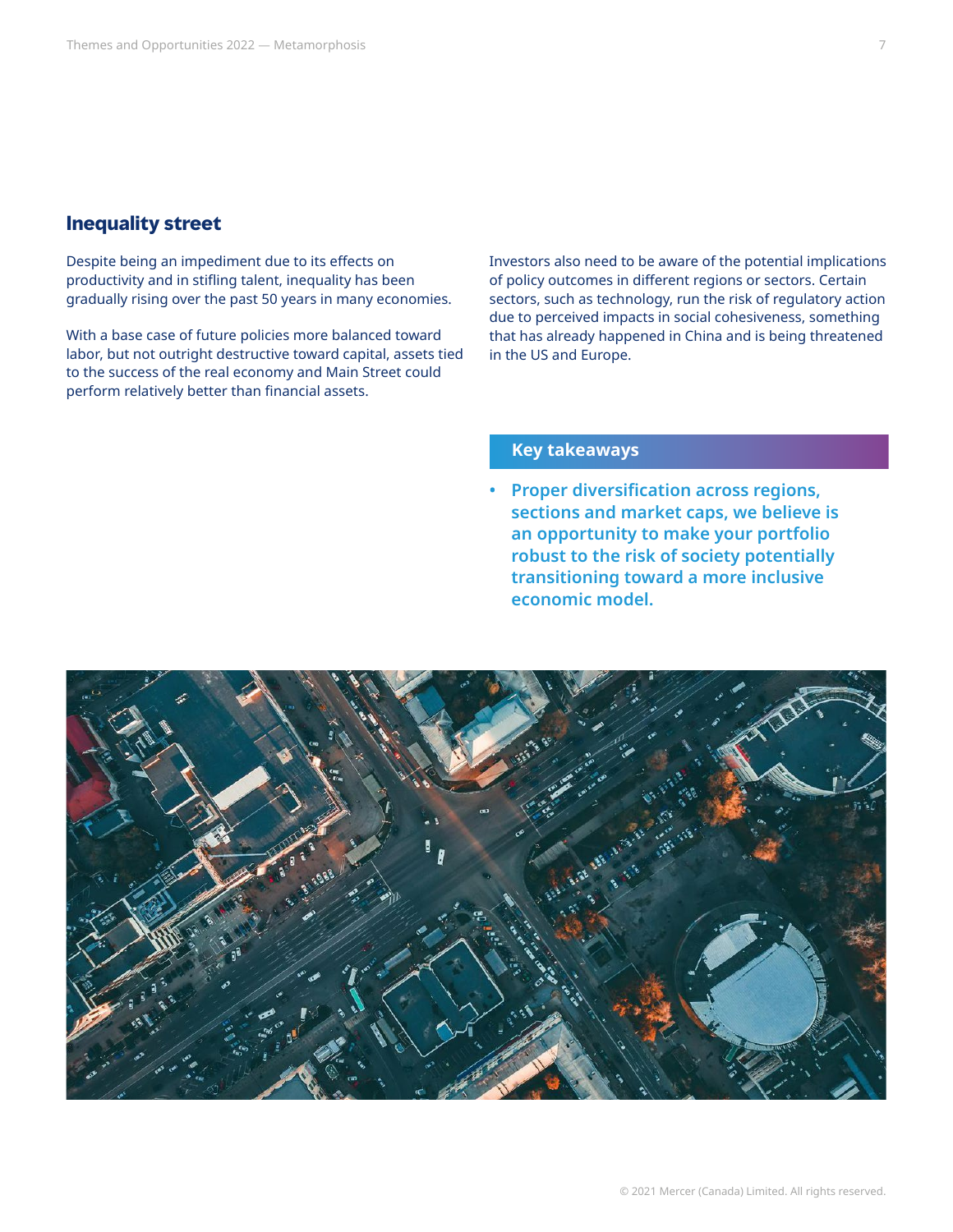### **Position for transition**

#### **The grey, the green and the in-between**

Assets in a portfolio exist in a spectrum. "Grey" assets have high emissions and transition risk and so are less visible as long-term sustainable investments without clear and actionable transition plans are in place. In contrast, "green" assets have low/zero emissions and low transition risk, with the greenest actually actively aiding emissions reductions.

The majority of assets are "in-between", exhibiting moderate transition risk, and are supported by emissions reduction plans which are moving at different speeds. Like any major trend, climate transition will not happen in a straight line, and neither will price recognition. Investors need flexibility in their strategic climate transition plans to decarbonize at the right price. China is a good case in point: It has made its carbon-neutral pledge, which will involve massive investments and massive opportunities. Policy details are currently being drafted for this multidecade initiative, and

**"**

**Today's IPCC Working <b>EXEC WORKING Group 1 Report is a code red for humanity. The alarm bells are deafening, and the evidence is irrefutable: Greenhouse gas emissions from fossil fuel burning and deforestation are choking our planet and putting billions of people at immediate risk. Global heating is affecting every region on Earth, with many of the changes becoming** 

**irreversible.**<br>António Guterres,<br>Secretary General of the UI **António Guterres,** Secretary General of the United Nations<sup>6</sup> we believe early investors are likely to reap the greatest returns.

The concerns for investors on whether to buy, sell or hold assets relate to the potential existence of an ESG bubble and whether assets are being "greenwashed" rather than truly green. The former may mean sound assets are not purchased; the latter that regressive assets are maintained or added to. The idea of an ESG bubble is, however, potentially overstated, with an MSCI study<sup>7</sup> showing that high-ESG rated companies have outperformed mostly due to growth in earnings, with the top tercile of highly rated firms seeing a slight multiple contraction. Greenwashing concerns can also be avoided simply by being specific in sustainability requirements, which can also ensure avoidance of backward justifying.

- **• Climate change is a global, multi-industry problem and therefore requires a total portfolio response, utilizing sustainably oriented strategies in both the public and private markets.**
- **• Investors should now develop total portfolio climate transition plans, establishing targets for total portfolio emission reductions and for each asset class based on exposures and capacity for adaptation.**
- **• Tackling the whole sustainability issue holistically might be overwhelming for some investors; sustainability can be addressed in stages depending on individual requirements.**

<sup>6</sup> [The full statement available here: "Secretary-General's Statement on the IPCC Working Group 1 Report on the Physical Science](https://www.un.org/press/en/2021/sgsm20847.doc.htm)  [Basis of the Sixth Assessment | United Nations Secretary-General."](https://www.un.org/press/en/2021/sgsm20847.doc.htm) <sup>7</sup>"Is ESG Investing a Price Bubble? Probably Not.", MSCI. December 2020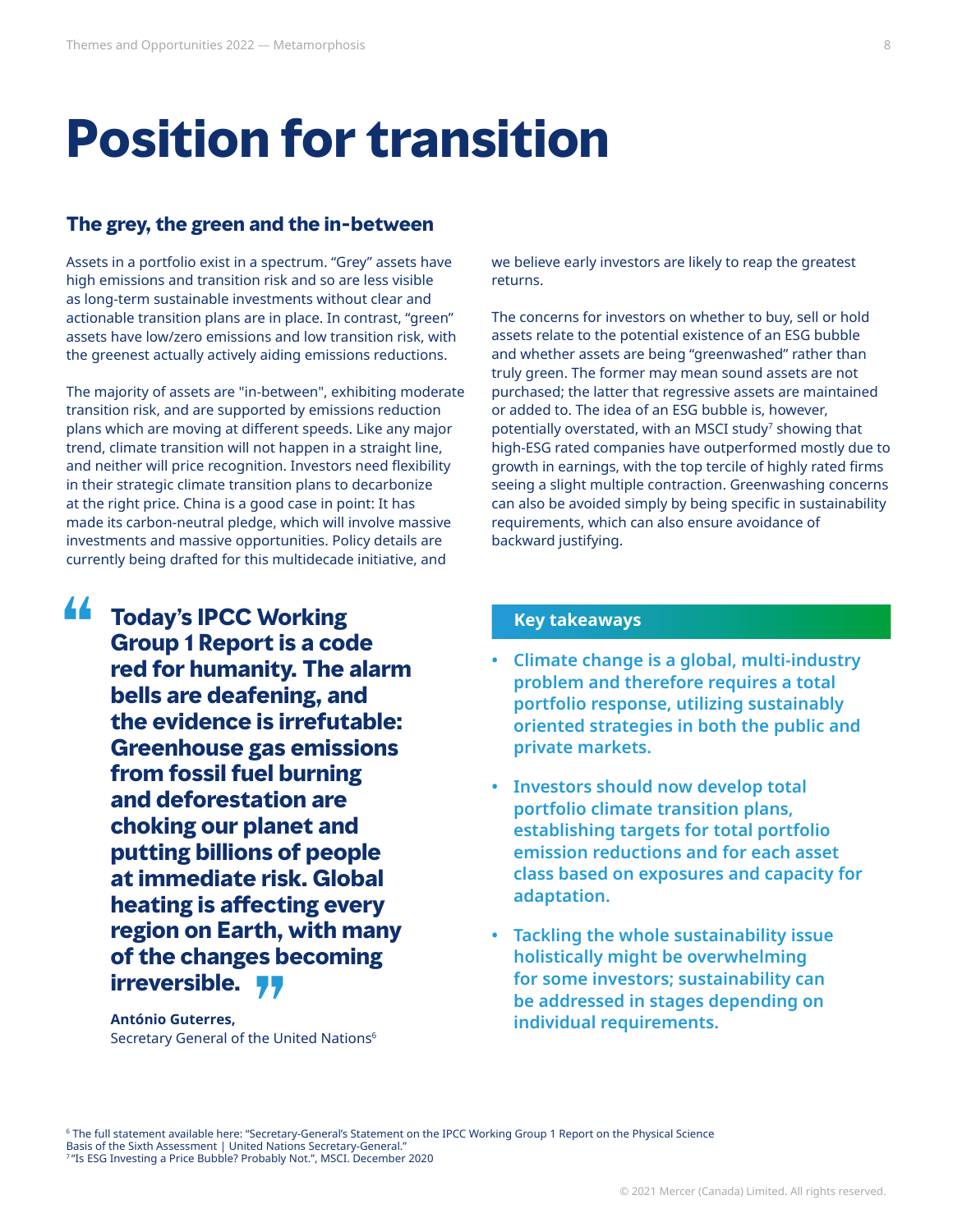#### **The age of engagement**

Engagement levels have returned with renewed vigor in the run-up to COP26 following a "COVID pause," with 86 new firms committing to net-zero goals by 2040, and examples of activism increasing, such as that of a hedge fund securing pro-sustainability board seats in an oil major via just a 0.02% holding.

However, a broader frontier of engagement can include a range of other items, with much more needed than voting proxies on listed equities alone. This includes scrutinizing diversity, equity and inclusion policies of asset managers; and checking with beneficiaries on how they want to see their assets managed (often they are keener on sustainability than their fiduciaries assume, but too rarely are they asked their opinion).

What we have seen over the past year as a result of the pandemic is that COVID has fundamentally altered work patterns, often to the detriment of diverse employees. Firms therefore need to be encouraged to embrace DEI practices which encourage staff retention and build good decision-making.

In fact, diversity of talent should be a particular focus for firms, with companies with diverse management teams exhibiting EBIT margins 9% higher than those with below average diversity, and a significantly higher percentage of innovation revenue (45% versus 26% for less diverse firms).<sup>8</sup>

- **• Much work is still required on DEI, particularly in the financial industry. More diverse teams can generate robust diversity of thought, which can lead to stronger, risk-adjusted returns by reducing groupthink.**
- **• Engagement is now about more than voting proxies on listed equities: Bondholders can also influence decision-making.**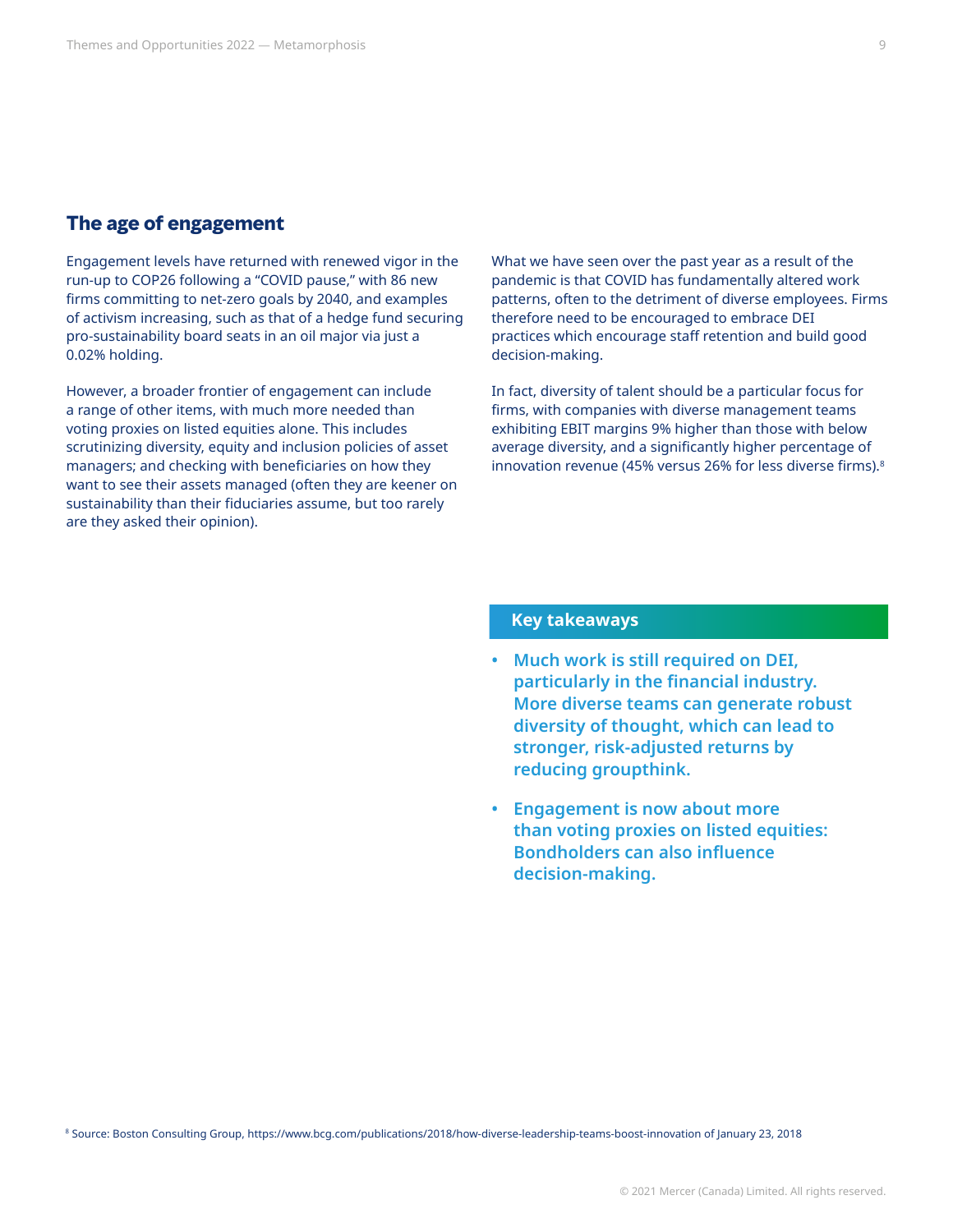#### **Implement with intent**

Meaning matters: People want to make money, but also want to make a difference. Data suggests that purposedriven companies have 40% higher levels of workforce retention than their competitors, $9$  indicating that making an impact (which is often assumed to be nonfinancial in nature) can, in fact, have ties to the intangibles that make enterprises work.

Impact investments are made with an explicit intention and objective to deliver positive, meaningful, and measurable social and/or environmental outcomes in underserved areas, alongside a financial return. Most investors report

that the impact investments they made have performed in line with their financial expectations.<sup>10</sup> However, there are instances where certain impact investors may wish to willingly sacrifice returns in order to generate a specific type of impact. The impact financing gap over the next decade is substantial, with the UN Conference on Trade and Development estimating that US\$5–US\$7 trillion is required by 2030 to meet the Sustainable Development Goals.<sup>11</sup> This includes investment in areas such as biodiversity, an area currently on the brink as a tremendous species decline threatens food security.

- **• Private markets, particularly venture capital, offer the capacity for a substantial level of control over enterprises and therefore the potential to make the greatest impact.**
- **• Providing finance to impact projects via sustainable bonds is a direct way to invest in change.**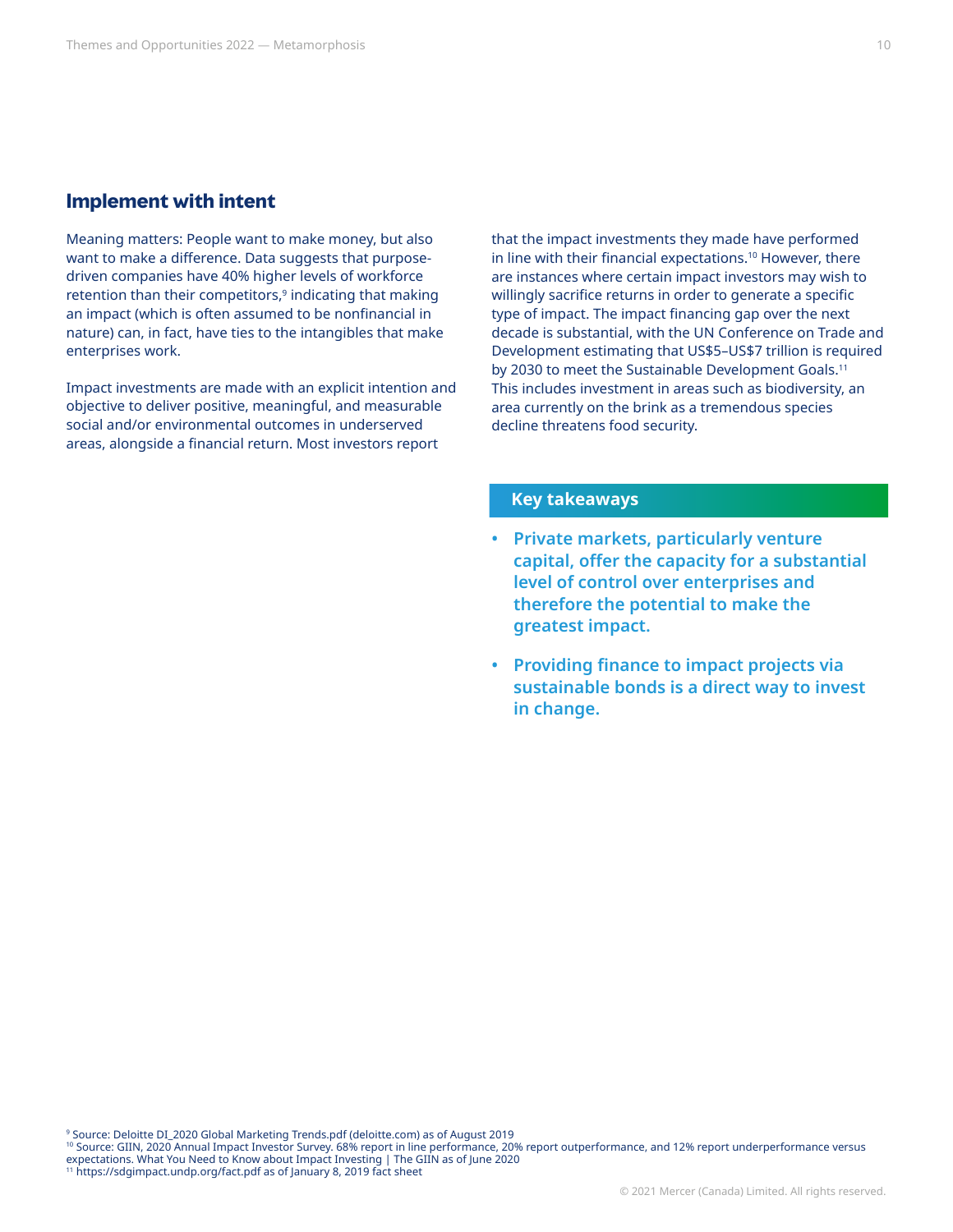#### **Resource code**

Carbon emissions have understandably been a key focus for attention to avoid or diminish the climate crisis. However, a wider lens is needed to sustainably service the food, water, housing, labor and transport needs of almost eight billion people. Biodiversity, adequate freshwater supplies and topsoil management are needed for food security; minerals for electric vehicles; and energy from sources such as nuclear and gas, given the intermittency of renewables. Put simply, a resource transition is needed, not simply an energy transition.

While emission reduction efforts focus on energy and transport, agriculture and land use — which account for around a quarter of emissions — are not being given sufficient attention. Global topsoil levels have halved in the past 150 years, $12$  coinciding with dramatic insect (as vital pollinators) loss<sup>13</sup> and an increase in the frequency of droughts. Innovation is needed to bring farming into the 21st century globally.

#### **Figure 3. Valuation of energy and metals companies relative to the S&P 500**



**Energy Metals** 

Source: GMO. Data to 30 September 2021

In other areas, vast amounts of metals are needed for a sustainable, electrified economy. It is estimated that the six major metals will see a two- to sixfold increase in demand over the 21st century.<sup>14</sup> Although vital for the transition, it is possible that "portfolio cleaning" — that is, indiscriminately excluding high-emissions firms from portfolios — may have led to the sector being mispriced and underinvested in, as valuations versus the wider equity market are at historic lows just as demand spikes. Exposures in this area also have the potential to offer some inflation protection over the longer term as resources are a key component of inflation.

A key part of the solution to the resource code is the circular economy, where recycling is emphasized. For example, compared to primary aluminum, recycled aluminum emissions are 95% lower.<sup>15</sup> Aluminum production on its own accounts for 2% of global emissions,<sup>16</sup> and so recycling just aluminum would produce a significant emissions reduction. As carbon taxes increase, metal recycling enterprises will likely become more profitable.

- **• Investors must think about the practical aspects of reaching net-zero emissions goals — a broader resource transition is needed.**
- **• Areas such as biodiversity and responsible agriculture are critical to meeting longterm sustainability goals, but so are those metals which are needed to power the "great electrification."**

<sup>12</sup> Source: WWF, https://www.worldwildlife.org/threats/soil-erosion-and-degradation as of November 2021

<sup>&</sup>lt;sup>13</sup> Hallmann CA, Sorg M, Jongejans E, Siepel H, Hofland N, Schwan H, et al. More than 75% percent decline over 27 years in total flying insect biomass in protected areas. PLoS One. 2017 Oct 18; 12(10).

<sup>&</sup>lt;sup>14</sup> "Major metals demand, supply, and environmental impacts to 2100: A critical review". Resources, Conservation and Recycling. Volume 164, January 2021, 105107. Takuma Watari, Keisuke Nansai, Kenichi Nakajima.

<sup>15 &</sup>quot;Life-cycle analysis of energy consumption and GHG emissions of aluminium production in China". Energy Procedia 158 (2019) 3937–3943. Tianduo Peng, Xunmin Ou, Xiaoyu Yan, Gehua Wang. February 2019

<sup>16</sup> https://www.greenbiz.com/article/why-addressing-aluminum-industrys-carbon-footprint-key-climate-action. December 2020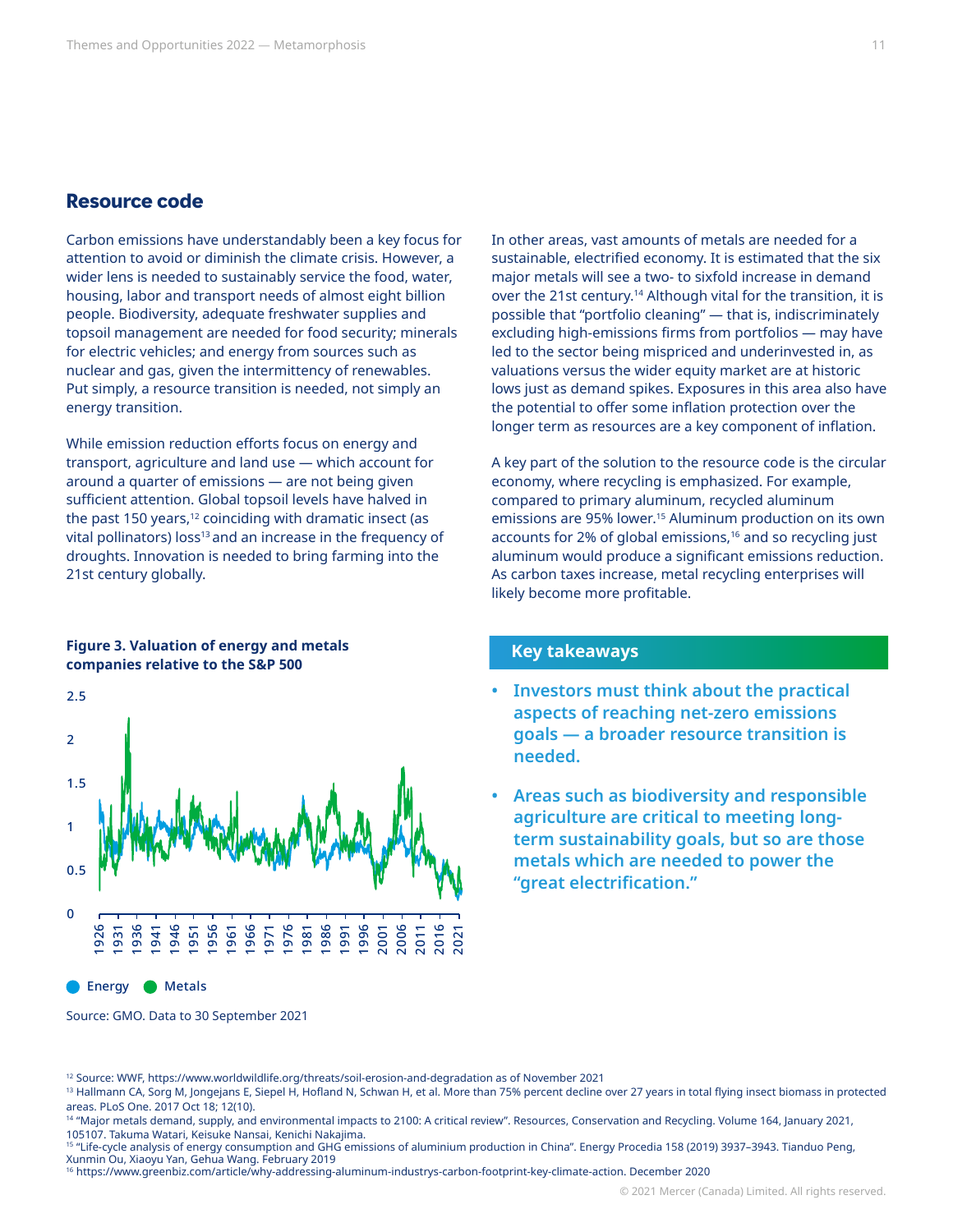### **Modern diversification**

#### **Beyond beta**

While the past decade has been one of the best on record for the traditional 60/40 portfolio, all good things come to an end. With bond yields and spreads near all-time lows and cyclically adjusted PE ratios higher than anytime other than the run-up to the 2000 tech bubble burst, traditional beta exposures are priced for perfection in an uncertain world.

Investors may therefore struggle to achieve portfolio objectives if they rely solely on long-term beta exposures. In a diversification context, fixed income will struggle to offer its past benefits during periods of sub-par economic or equity performance, with such low starting yields and the risk of higher yields from rising inflation.

More dynamic portfolio exposure management will be needed, and this may require changes to governance and/or mandates; for instance, via more alpha-centric approaches, or targeted long-term specialist or thematic exposures.

- **• Investors may no longer be able to rely on traditional beta exposures alone to secure accustomed returns.**
- **• Diversification is critical, but must be multifaceted and dynamic, as the complementarity of equity and bond portfolios may no longer be reliable.**
- **• Active management and the use of longterm strategic holdings can help meet investment goals.**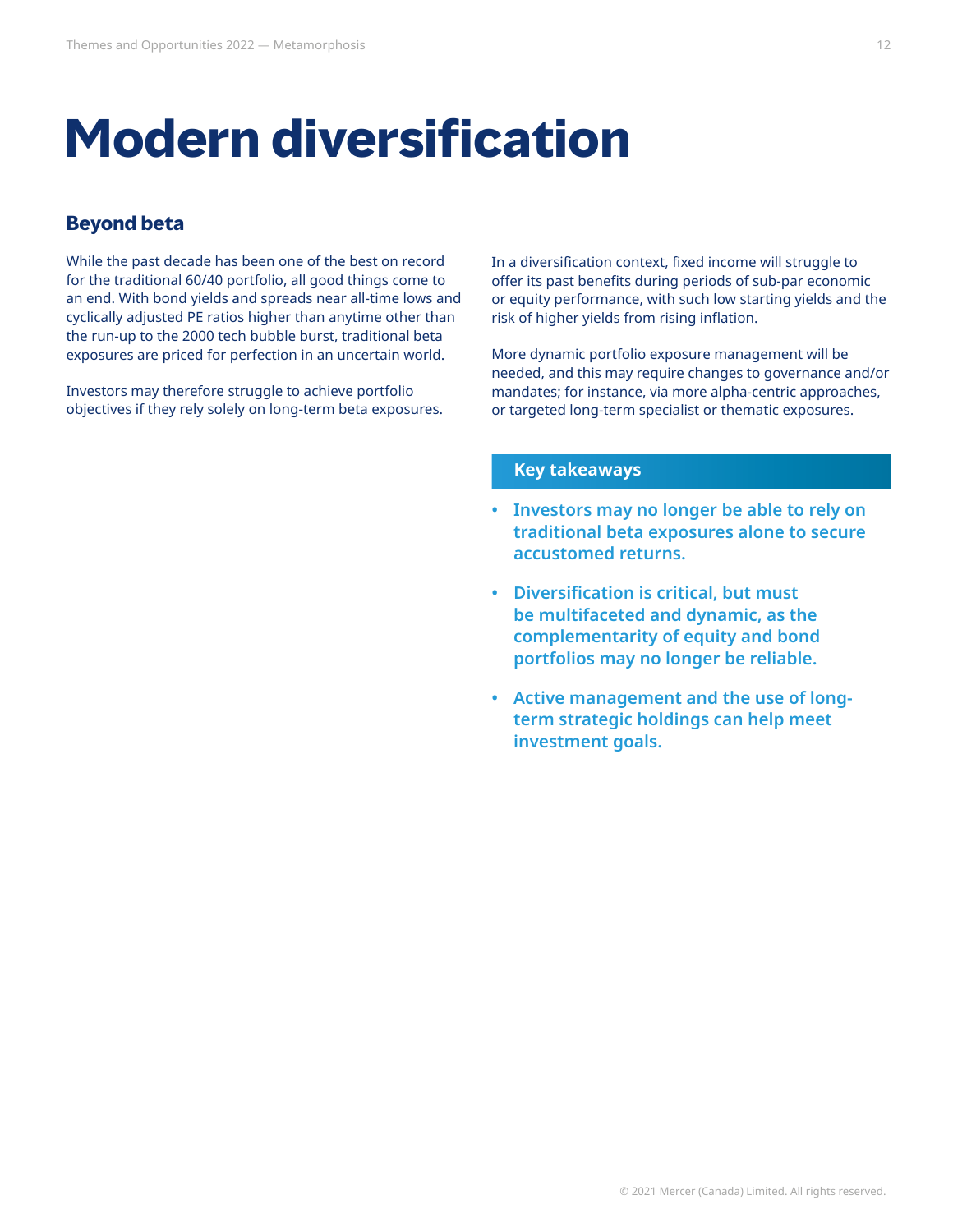#### **The protection conundrum**

As we reach the latter stages of a 40-year fixed income bull market, we have seen an incredible limbo dance in yields, resulting in the once-improbable phenomenon of over a trillion dollars invested in negatively yielding corporate bonds, and a normalization of paying for the privilege of lending to governments.

The level of portfolio protection from high-quality debt instruments that generations of investors have relied on is no longer there. Investors need more tools in the toolkit. Gold and some currencies can protect well, but are subject to idiosyncratic risks and are noncontractual; their protective capacities are essentially market conventions or rules of thumb. Contractual approaches to protection, specifically

options on equity indices or on market volatility could also be warranted today, though these can raise issues over the cost of carry (spend on option premiums), which generates a drag on returns in persistently buoyant markets.

Given the need to manage a range of exposures dynamically, there is a role for hedge fund strategies, including macro managers, which may be better equipped at managing through a transitionary period. Furthermore, given the potential for higher correlation between equities and bonds, reducing exposure to traditional beta in favour of strategies that are expected to generate returns regardless of market direction has merit.

- **• The effectiveness of duration for years the dominant and powerful risk protection strategy for most investors — cannot be relied upon going forward.**
- **• The different styles of downside protection-oriented strategies each have some risk scenarios where they work and some where they do not. A mixed approach to portfolio protection can be beneficial, albeit highly governance intensive.**
- **• Increasing exposure to strategies like hedge funds, which can provide returns regardless of market direction, could have merit.**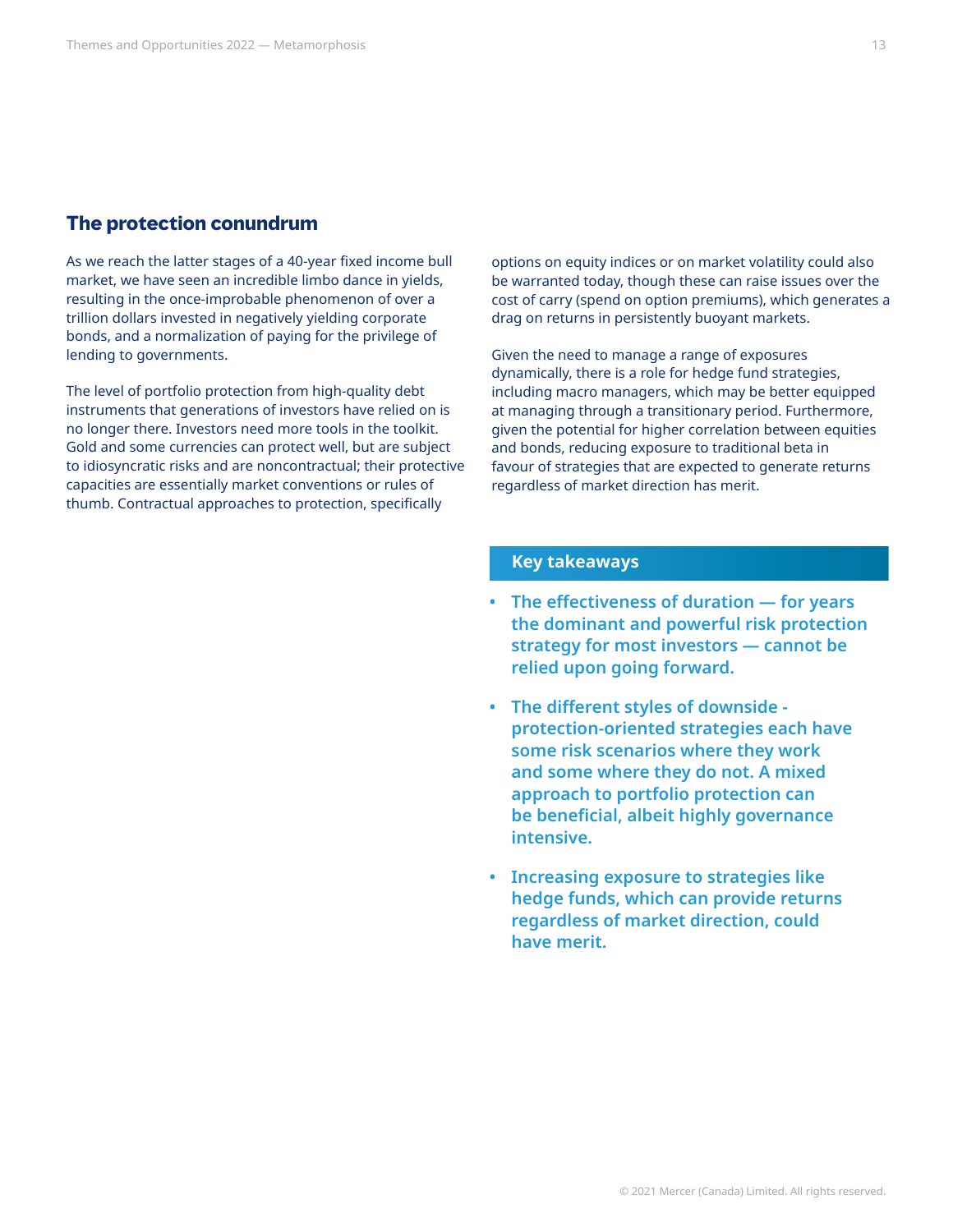#### **Accessing innovation**

Innovation is occurring on multiple fronts, in areas already referenced, such as climate change solutions, and fintech, but also adaptive robotics, automation of manufacturing, applications of artificial intelligence and many others. One area of particular interest is healthcare. The necessity of coping with the pandemic proved to be the mother of much scientific invention and technology adoption (e-medicine being one example). The process of fully applying these advances will continue for years.

An unfolding genomics-led revolution is making individualized medicine more likely as costs of genomic sequencing<sup>17</sup> continue to come down by orders of magnitude, creating greater certainty as to whether a

certain drug will be efficacious at treating particular patients and whether they will suffer side effects. These technologies will continue to bear fruits for decades, making healthcare more than a fad investment as populations age and are subject to ever-more-complex healthcare demands.

With some types of innovation happening at early stages in company lifecycles, considering private market investments (including venture capital) could bear fruit. One example is the emergence of ultra-high-pedigree "hybrid funds" offered by several top public/private equity investors, which are skewed toward mid-to-later rounds of growth equity and offer a more liquid profile versus traditional venture capital.

#### **Key takeaways**

- **• The massive drop in the cost of solar energy production over the past decade is testament to the power of innovation. These trends must continue to support climate transition imperatives.**
- **• Recent pandemic experiences have accelerated technological development, creating attractive investment opportunities. In particular, healthcare shows exciting long-term opportunities due to a range of innovations.**
- **• Private markets exposure, including exposure via hybrid funds, can provide access to innovation in early-stage companies.**

 $17$  Genomic sequencing refers to the process of obtaining a complete genetic map of an individual.